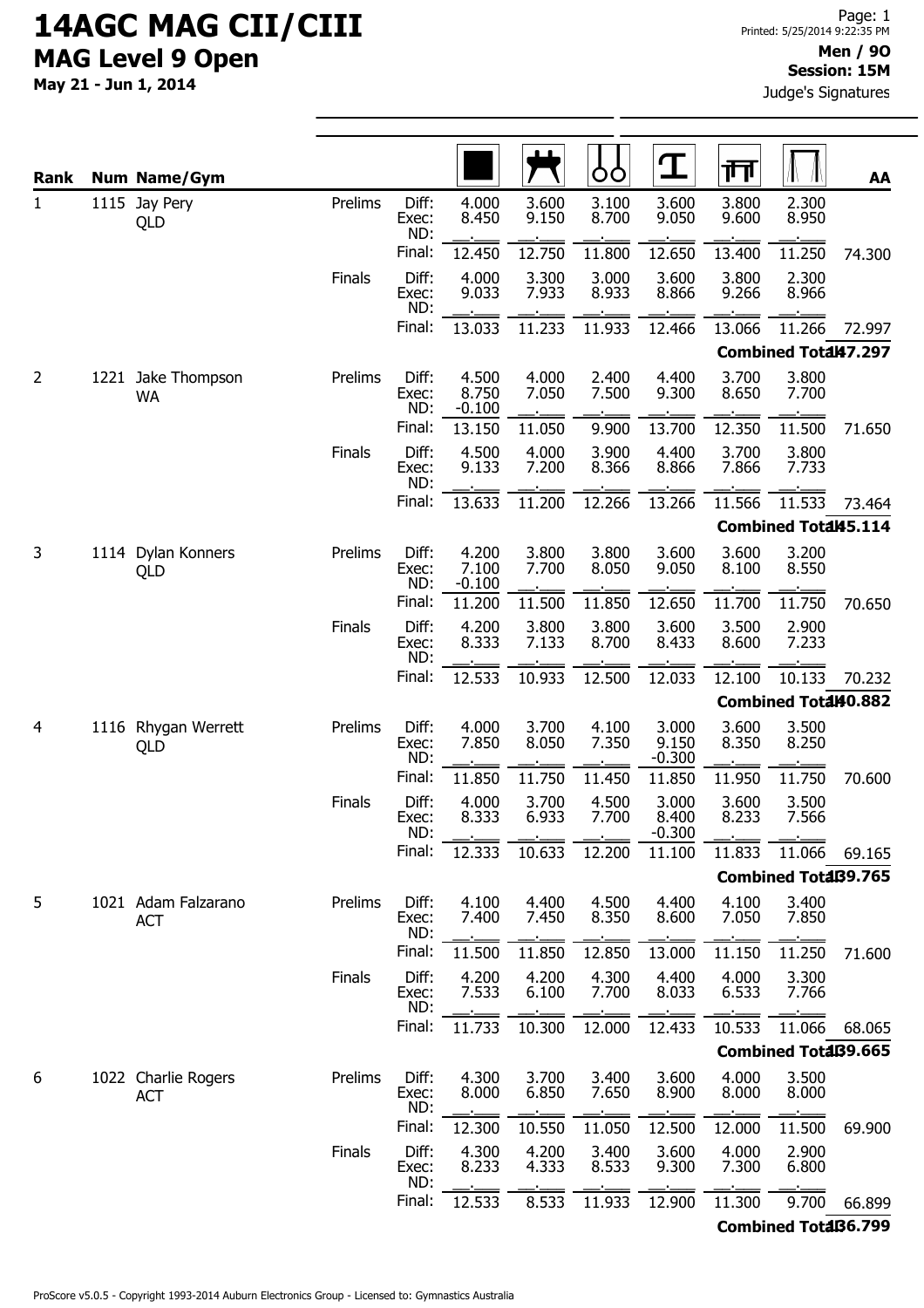## 14AGC MAG CII/CIII MAG Level 9 Open

May 21 - Jun 1, 2014

| Rank           | <b>Num Name/Gym</b>                |               |                       |                            |                         | OO                         | $\mathbf T$                | 帀                          |                             | AA     |
|----------------|------------------------------------|---------------|-----------------------|----------------------------|-------------------------|----------------------------|----------------------------|----------------------------|-----------------------------|--------|
| $\overline{7}$ | 1154 Daniel Bell<br><b>TAS</b>     | Prelims       | Diff:<br>Exec:<br>ND: | 4.100<br>8.400             | 3.900<br>6.250          | 4.400<br>8.000             | 4.400<br>8.750             | 3.700<br>7.750             | 3.400<br>7.650              |        |
|                |                                    |               | Final:                | 12.500                     | 10.150                  | 12.400                     | 13.150                     | 11.450                     | 11.050                      | 70.700 |
|                |                                    | <b>Finals</b> | Diff:<br>Exec:<br>ND: | 4.100<br>8.700             | 3.200<br>7.200          | 3.300<br>6.866<br>$-4.000$ | 4.400<br>8.733<br>$-0.300$ | 3.700<br>9.300             | 2.900<br>6.866              |        |
|                |                                    |               | Final:                | 12.800                     | 10.400                  | 6.166                      | 12.833                     | 13.000                     | 9.766                       | 64.965 |
|                |                                    |               |                       |                            |                         |                            |                            |                            | <b>Combined TotaB5.665</b>  |        |
| 8              | 1055 Brennan Czinner<br><b>NSW</b> | Prelims       | Diff:<br>Exec:<br>ND: | 4.100<br>8.650             | 3.200<br>7.500          | 3.700<br>7.450             | 3.600<br>9.250             | 2.800<br>9.050<br>$-4.000$ | 2.500<br>7.800              |        |
|                |                                    |               | Final:                | 12.750                     | 10.700                  | 11.150                     | 12.850                     | 7.850                      | 10.300                      | 65.600 |
|                |                                    | <b>Finals</b> | Diff:<br>Exec:<br>ND: | 4.100<br>8.766             | 3.400<br>6.900<br>0.000 | 3.000<br>8.000             | 3.600<br>9.466             | 3.500<br>7.933             | 2.600<br>7.866              |        |
|                |                                    |               | Final:                | 12.866                     | 10.300                  | 11.000                     | 13.066                     | 11.433                     | 10.466                      | 69.131 |
|                |                                    |               |                       |                            |                         |                            |                            |                            | <b>Combined TotaB4.731</b>  |        |
| 9              | 1113 Cory Hitchens<br>QLD          | Prelims       | Diff:<br>Exec:<br>ND: | 4.000<br>8.400<br>$-0.300$ | 2.900<br>7.250          | 2.100<br>8.200             | 3.600<br>9.100<br>$-0.500$ | 3.600<br>8.400             | 2.700<br>8.650              |        |
|                |                                    |               | Final:                | 12.100                     | 10.150                  | 10.300                     | 12.200                     | 12.000                     | 11.350                      | 68.100 |
|                |                                    | <b>Finals</b> | Diff:<br>Exec:<br>ND: | 4.000<br>9.233             | 2.900<br>4.600          | 2.100<br>8.233             | 3.600<br>8.400<br>$-0.300$ | 3.600<br>8.466             | 2.700<br>8.733              |        |
|                |                                    |               | Final:                | 13.233                     | 7.500                   | 10.333                     | 11.700                     | 12.066                     | 11.433                      | 66.265 |
|                |                                    |               |                       |                            |                         |                            |                            |                            | <b>Combined TotaB4.365</b>  |        |
| 10             | 1112 Hayden Greenough<br>QLD       | Prelims       | Diff:<br>Exec:<br>ND: | 4.400<br>8.100<br>$-0.100$ | 3.800<br>7.350          | 3.500<br>8.500             | 3.600<br>9.350             | 4.000<br>8.850             | 2.000<br>7.400<br>$-4.000$  |        |
|                |                                    |               | Final:                | 12.400                     | 11.150                  | 12.000                     | 12.950                     | 12.850                     | 5.400                       | 66.750 |
|                |                                    | <b>Finals</b> | Diff:<br>Exec:<br>ND: | 4.300<br>7.300<br>$-0.400$ | 3.800<br>8.033          | 3.500<br>6.533             | 3.600<br>9.400             | 4.000<br>7.933             | 2.200<br>8.900<br>$-4.000$  |        |
|                |                                    |               | Final:                | 11.200                     | 11.833                  | 10.033                     | 13.000                     | 11.933                     | 7.100                       | 65.099 |
|                |                                    |               |                       |                            |                         |                            |                            |                            | <b>Combined TotaB1.849</b>  |        |
| 11             | 1117 Jordan Marozza<br>QLD         | Prelims       | Diff:<br>Exec:<br>ND: | 3.300<br>8.600             | 3.200<br>4.850          | 3.500<br>8.500             | 2.000<br>9.250<br>$-0.500$ | 3.400<br>8.450             | 2.700<br>7.850              |        |
|                |                                    |               | Final:                | 11.900                     | 8.050                   | 12.000                     | 10.750                     | 11.850                     | 10.550                      | 65.100 |
|                |                                    | <b>Finals</b> | Diff:<br>Exec:<br>ND: | 3.400<br>9.166             | 3.400<br>4.600          | 3.500<br>8.966             | 2.000<br>9.200<br>$-0.300$ | 3.300<br>8.600             | 2.800<br>7.533              |        |
|                |                                    |               | Final:                | 12.566                     | 8.000                   | 12.466                     | 10.900                     | 11.900                     | 10.333                      | 66.165 |
|                |                                    |               |                       |                            |                         | <b>Combined TotaB1.265</b> |                            |                            |                             |        |
| 12             | 1054 Samuel Crean<br><b>NSW</b>    | Prelims       | Diff:<br>Exec:<br>ND: | 3.800<br>7.850<br>$-0.300$ | 2.700<br>5.450          | 2.800<br>8.300             | 3.600<br>8.850             | 2.900<br>8.250             | 2.800<br>7.600              |        |
|                |                                    |               | Final:                | 11.350                     | 8.150                   | 11.100                     | 12.450                     | 11.150                     | 10.400                      | 64.600 |
|                |                                    | <b>Finals</b> | Diff:<br>Exec:<br>ND: | 4.200<br>8.300             | 3.000<br>4.433          | 2.400<br>7.933             | 3.600<br>9.066             | 2.900<br>9.266             | 2.800<br>6.100              |        |
|                |                                    |               | Final:                | 12.500                     | 7.433                   | 10.333                     | 12.666                     | 12.166                     | 8.900                       | 63.998 |
|                |                                    |               |                       |                            |                         |                            |                            |                            | <b>Combined Total28.598</b> |        |